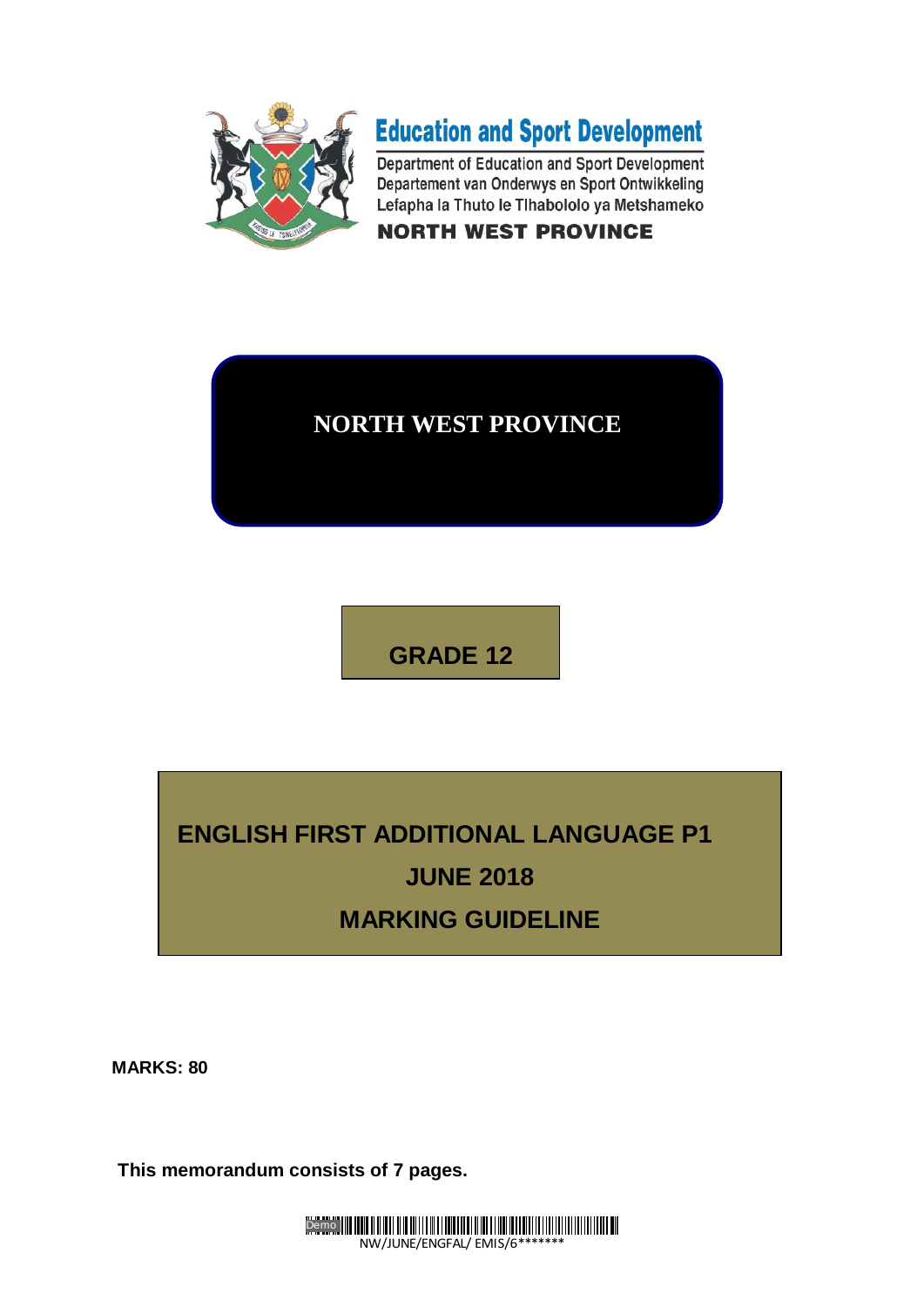### **COMPREHENSION**

#### **Question 1**

#### **Read the passage and answer the questions.**

| 1.1    | She had the ability to participate not only in javelin throw, but in discus and<br>shot put too.                      |     |
|--------|-----------------------------------------------------------------------------------------------------------------------|-----|
|        | 1.2 She felt weak in the legs when she was twelve.                                                                    | (1) |
|        | 1.3 She was unable to walk $\checkmark$<br>She was in a two-year semi-coma. ✓                                         | (2) |
| 1.4 B: | shows that disabled people can feel as if they are trapped.                                                           | (1) |
|        | 1.5 False:<br>Her performance in 2000 improved because she got silver in discus as<br>compared to the bronze of 1998. | (3) |
|        | 1.6 She was the first South African black female Paralympian to win gold at<br>the games.                             | (2) |
| 1.7    | Agree: Being a paralympian, and her track record and numerous<br>achievements places her in a much higher category.   |     |

#### **OR**

Disagree: The silver was good enough; she did not aptly rise to levels that made her worth gold.

| (Credit a well substantiated answer. NB: candidate can score $1 - 2$ marks<br>for an answer that is not well-substantiated).                                                                                                                | (2) |
|---------------------------------------------------------------------------------------------------------------------------------------------------------------------------------------------------------------------------------------------|-----|
| 1.8.1 It shows that South Africa produces excellent athletes. It is not just Situ.                                                                                                                                                          | (2) |
| 1.8.2 Paralympians exemplify resilience. Despite their condition they don't give<br>up.                                                                                                                                                     |     |
| (Credit a well substantiated answer. NB: candidate can score $1 - 3$ marks<br>for an answer that is not well-substantiated).                                                                                                                | (3) |
| 1.9 'Situ entered a barren period competitively'                                                                                                                                                                                            | (2) |
| 1.10 The writer successfully impresses upon us that Situ stands head and<br>shoulders above everybody else.<br>(Credit a well substantiated answer. NB: candidate can score $1 - 2$ marks<br>for an answer that is not well-substantiated). | 2)  |

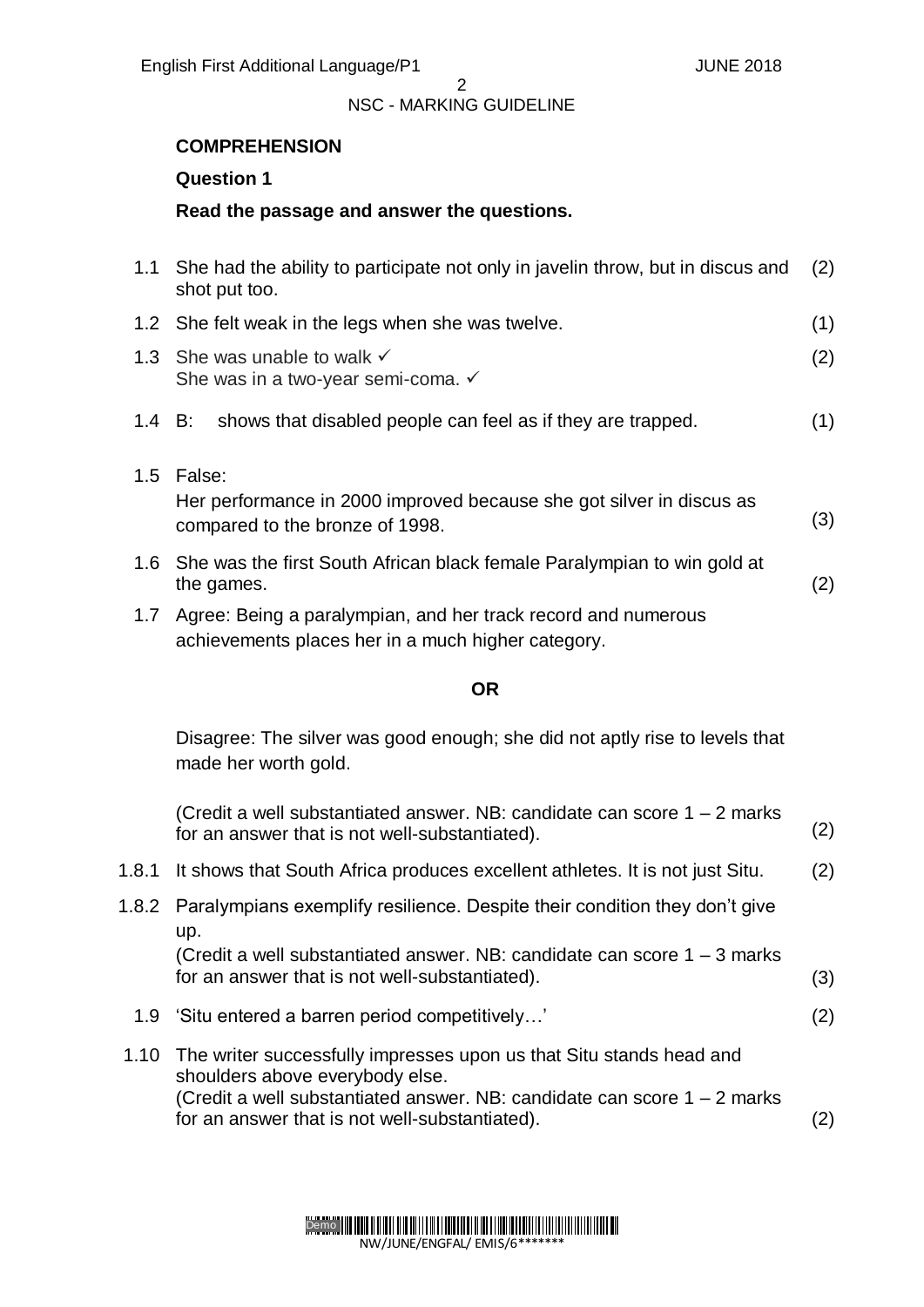#### $\mathbf{z}$ NSC - MARKING GUIDELINE

1.11 People must take a leaf from her book and learn that despite challenges nothing must keep us down.

(Credit a well substantiated answer. NB: candidate can score 1 or 2 marks for an answer that is not well-substantiated.). (2)

- 1.12 Accidents are possible and one may need legal assistance so as to handle the matter. (1)
- 1.13 Someone with whom you have signed a contract may breach that contract, and because of that you will need legal protection.

1.14 When the employee feels unfairly treated by the employer; maybe even fired. (Picture 4 from the left). (2)

**[30]**

#### **Marking the comprehension**

- Because the focus is on understanding, incorrect spelling and language errors in responses should not be penalised unless such errors change the meaning/understanding. (Errors must still be indicated.)
- If a candidate uses words from a language other than the one being examined, disregard those words, and if the answer still makes sense, do not penalise. However, if a word from another language is used in a text and required in an answer, this will be acceptable.
- For **open-ended questions**, no marks should be awarded for YES/NO, or I AGREE/I DISAGREE. Equally no marks should be awarded for TRUE/FALSE or FACT/OPINION. The focus should be on the reason/substantiation/motivation provided to support/justify the response.
- When one-word answers are required and the candidate gives a whole sentence, mark the answer as correct **provided that** the correct word is underlined/highlighted.
- When two/three facts/points are required and a range is given, mark only the first two/three.
- For multiple-choice questions, accept BOTH the letter corresponding with the correct answer AND/OR the answer written out in full.



**NOTE:** A candidate can score 1-3 mark/s for an answer that is not well-substantiated. (3)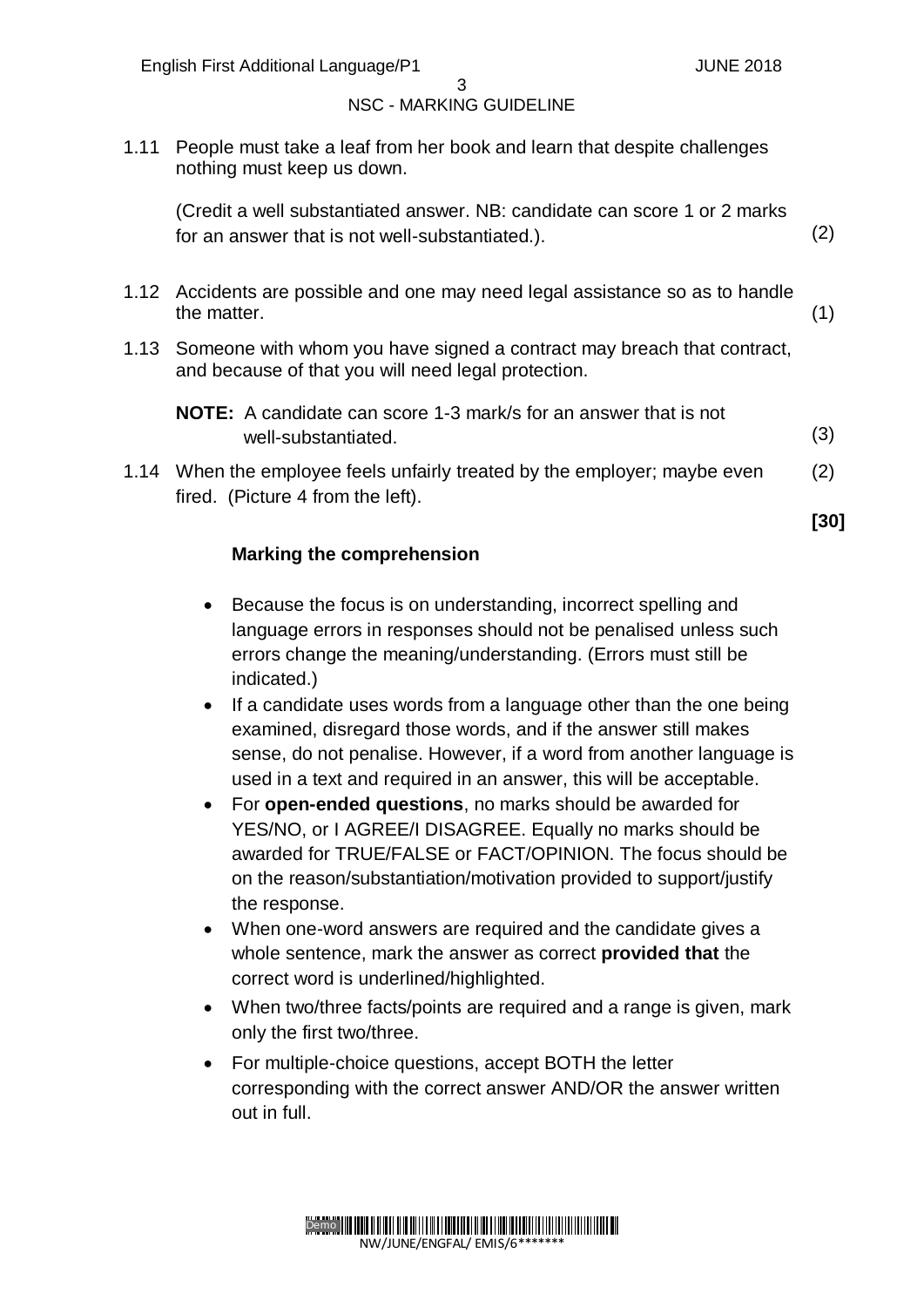#### 4

#### NSC - MARKING GUIDELINE

#### **SECTION B: SUMMARY**

#### **QUESTION 2**

The following points form the answer to the question:

|                | <b>QUOTATIONS</b>                                                                      | <b>FACTS</b><br>(NOTE: Candidates may phrase the<br>facts differently.)        |
|----------------|----------------------------------------------------------------------------------------|--------------------------------------------------------------------------------|
| 1 <sub>1</sub> | The answer to a stressful day is to get<br>off your bum and do any form of<br>exercise | Exercise helps people to deal better<br>with stress.                           |
| 2.             | a chiseled body  attracts the<br>opposite sex like bees to honey                       | People who exercise reap the<br>benefits of an attractive, well-built<br>body. |
| 3.             | A beach-body  guarantees<br>confidence and self-esteem.                                | A beautiful body, resultant from<br>exercising, makes one feel confident.      |
| 4.             | An outdoor workout is refreshing                                                       | Exercising outdoor is revitalizing.                                            |
| 5.             | outdoor workout  comes with the<br>benefit of a healthy dose of vitamin D              | Training outdoor assures the body of<br>the much needed vitamin D.             |
| 6.             | Exercise boosts memory.                                                                | Exercise assists the mind to be able<br>to remember things.                    |
| 7.             | An active body and mind is a<br>distraction from unhealthy addictions                  | Exercises enables people to resist<br>substance abuse.                         |
|                |                                                                                        |                                                                                |

#### **MARKING THE SUMMARY**

The summary should be marked as follows:

#### **Mark allocation:**

- 7 marks for 7 points (1 mark per main point)
- 3 marks for language
- Total marks: 10

#### **Distribution of language marks when candidate has not quoted verbatim:**

- 1–3 points correct: award 1 mark
- 4–5 points correct: award 2 marks
- 6–7 points correct: award 3 marks

#### **Distribution of language marks when candidate has quoted verbatim:**

- 6–7 quotes: award no language mark
- 1–5 quotes: award 1 language mark

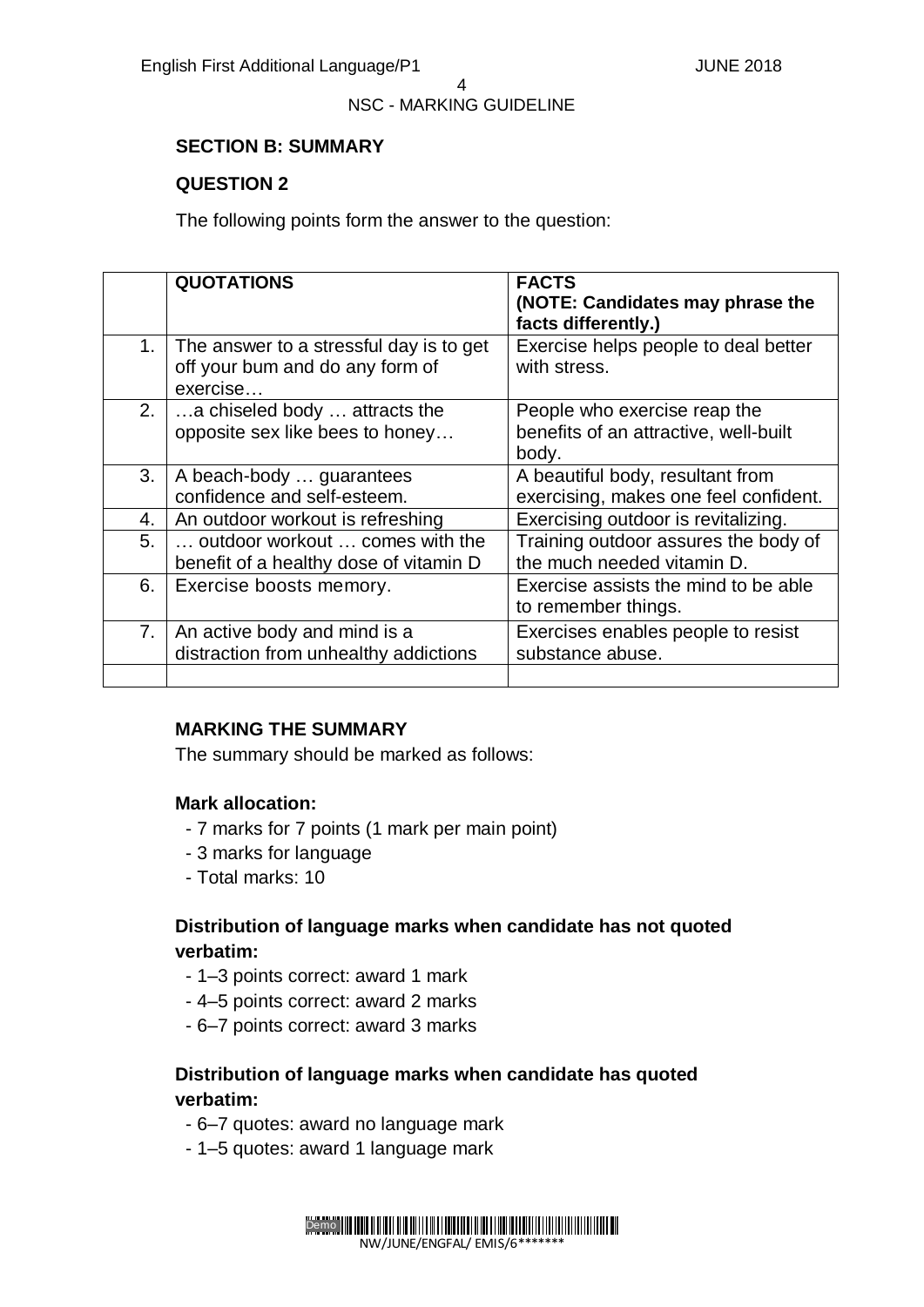### **NOTE:**

**Format:** Even if the summary is presented in the incorrect format, it must be assessed.

#### **Word count:**

- Markers are required to verify the number of words used.
- Do not deduct any marks if the candidate fails to indicate the number of words used or if the number of words used is indicated incorrectly.
- If the word limit is exceeded, read up to the last sentence above the stipulated upper limit and ignore the rest of the summary.

**[10]**

#### **SECTION C: LANGUAGE**

#### **NOTE:**

- One-word answers must be marked correct even if the spelling is incorrect, unless the error changes the meaning of the word.
- In full-sentence answers, incorrect spelling should be penalised if the error is in the language structure being tested.
- Sentence structures must be grammatically correct and given in full sentences/as per instructions.

#### **QUESTION 3: ANALYSING AN ADVERTISEMENT**

| 3.1 | It is the logo of the product and it helps in marketing to have it in as<br>many places as possible. |            |
|-----|------------------------------------------------------------------------------------------------------|------------|
|     | (A candidate can score 1 mark for an answer that is not well-<br>substantiated.).                    |            |
| 3.2 | Rhetoric<br>C:                                                                                       | (2)<br>(1) |
|     |                                                                                                      |            |
| 3.3 | 'way better.'                                                                                        | (1)        |
| 3.4 | The cow enhances the message that the milk has just been milked.                                     | (2)        |
| 3.5 | Fresher                                                                                              |            |
| 3.6 | The word is used that way to give the impression that it is at a higher                              |            |
|     | state of being fresh.                                                                                | (1)        |
| 3.7 | Yes: they bring good news about a product that is fresh and a necessity                              |            |

to people,

**OR**

No: They do not deserve the label as they only tell one side of the story. They provide no information about the after effects of dairy products

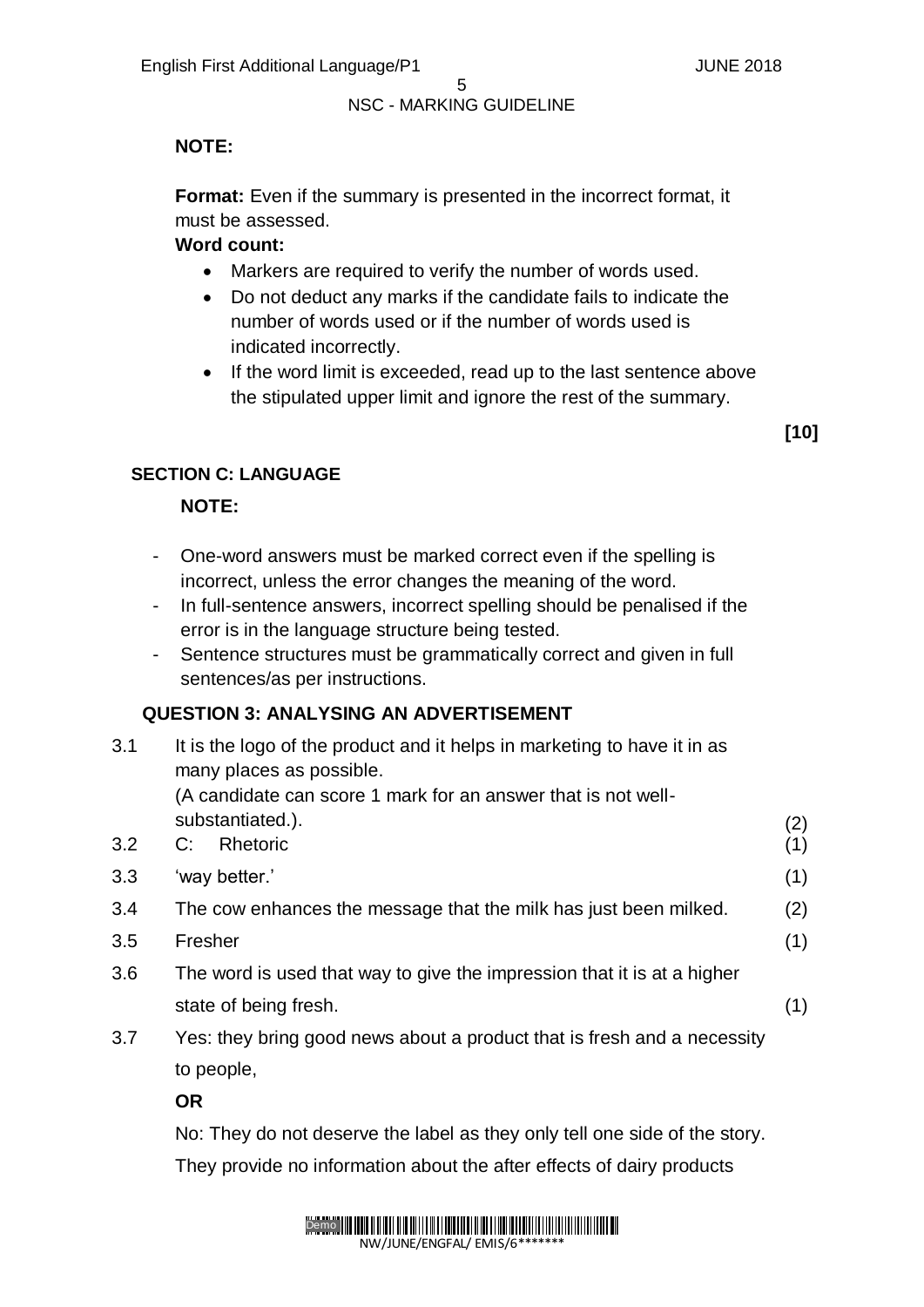and milk in particular.

| <b>NOTE:</b> The above are merely examples. A candidate can score 1 mark<br>for an answer that is not well-substantiated. |             |
|---------------------------------------------------------------------------------------------------------------------------|-------------|
|                                                                                                                           | (2)<br>[10] |

#### **QUESTION 4: ANALYSING A CARTOON**

|          | 4.1. There are some small lines spattering out of the Television.                                                         |     |  |
|----------|---------------------------------------------------------------------------------------------------------------------------|-----|--|
| 4.2.1 C: | his wish is that there should be nobody in the house.                                                                     | (1) |  |
| 4.2.2    | He is excited in frame 7 when he is now convinced that he is the only<br>one in the house,                                |     |  |
| 4.3      | He is standing high up on the steps and the place he is checking out is<br>down on the ground (the basement).             |     |  |
| 4.4      | energising                                                                                                                | (1) |  |
| 4.5      | It shows the only trustworthy friend Bumstead can rely on not to disturb<br>him.                                          |     |  |
|          | NOTE: A candidate can score 1 mark for an answer that is not well-<br>substantiated.                                      | (2) |  |
| 4.6      | Yes: No amount of planning is ever full-proof, but that should not stop us<br>from pursuing our dreams.                   |     |  |
|          | <b>OR</b>                                                                                                                 |     |  |
|          | No: It is better to close all gaps (do away with all threats) first, otherwise<br>it would be a waste of time.            |     |  |
|          | <b>NOTE:</b> The above are merely examples. A candidate can score 1 mark<br>for an answer that is not well-substantiated. | (2) |  |

**[10]**